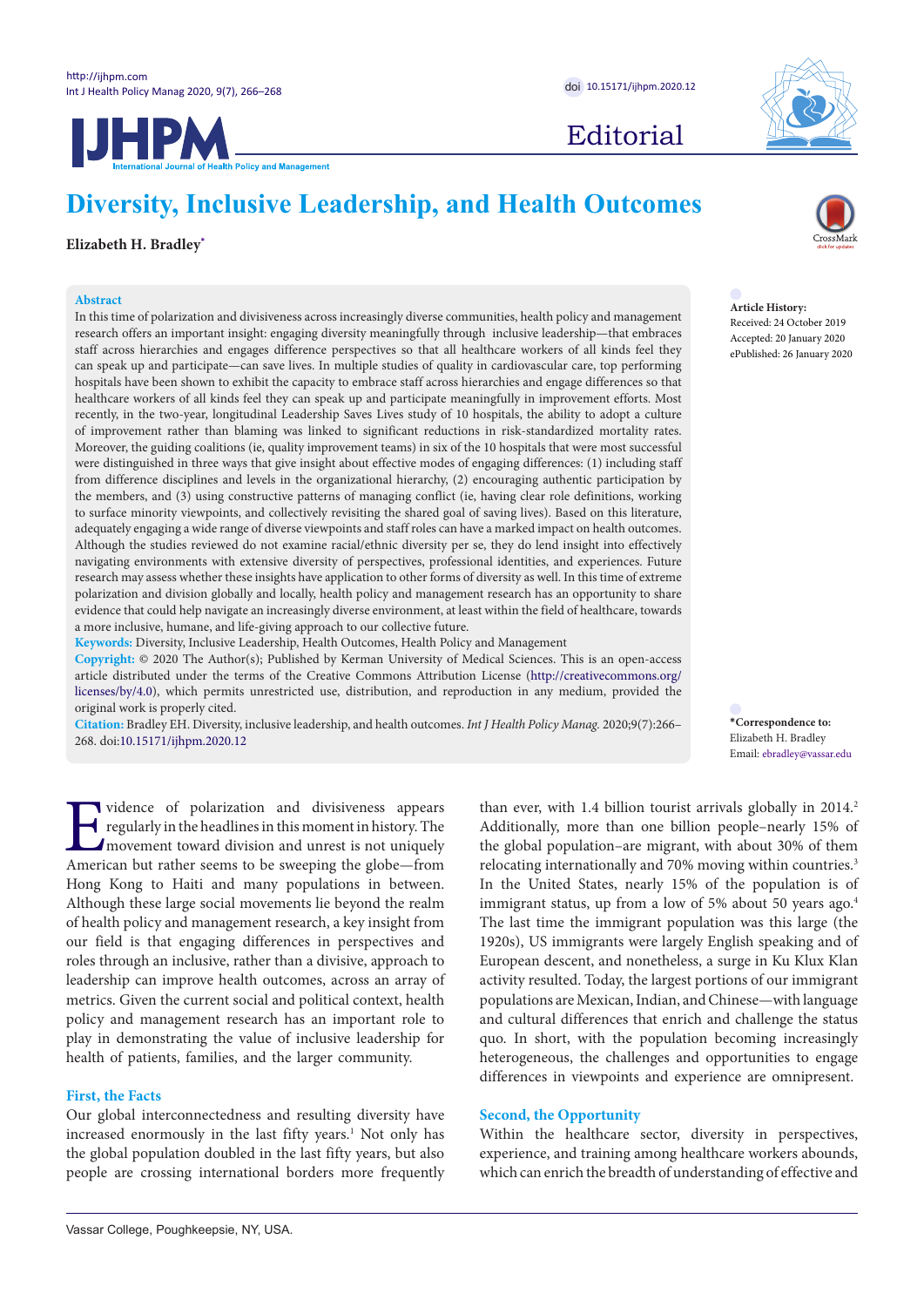appropriate care for diverse populations. The US healthcare workforce is blessed with foreign-born workers, who comprise 25% of physicians and registered nurses and 20% of other direct care workers in the United States.<sup>5</sup> Although many decry the extra time and commitment required to manage a diverse workforce, to inspire a team of people who do not see the world the same way, or to simply navigate colleagues whose perspectives may offend—the important question is not *whether* to engage but *how* to engage.

Two schools of thought have emerged around the challenges of diversity. One school of thought is articulated by Professor Scott Page from the University of Michigan in his text, *The Difference*. 6 In the first, Page argues that "diversity trumps ability" under certain conditions. These conditions include (1) the problem is difficult, (2) the people involved have good backgrounds for addressing the problem, (3) the people are able to improve upon each other's first attempts to solve the problem, and (4) the people are drawn from a large population of potential problem solvers. Through a series of mathematical and analytic steps, Page then supports his assertion that groups that are diverse will more likely find the right solution than groups that are homogeneous. In contrast, a second school of thought is described by authors such as political commentator Heather MacDonald in *The Diversity Delusion*<sup>7</sup> and Professor Anthony Kronman from Yale University, in *The Crumbling of*  American Excellence.<sup>8</sup> These authors fear that diversity and excellence are in competition, and favoring diversity too often results in sacrificing excellence in performance.

<span id="page-1-0"></span>What seems to be missing in both schools of thought is the key understanding that presence of diversity alone does not predict performance; rather how diversity is *engaged* is central to whether diversity will improve or inhibit group performance. A common adaptation to diversity (and its inherent conflict) is what organizational analyst and journalist William Whyte, author of *The Organizational*  Man, called "groupthink"<sup>9</sup> wherein diversity of opinion is squelched by social pressure, a phenomenon Professor Irving Janis from Yale University demonstrated led to blind spots and poor group decision-making.<sup>10</sup> Today, researchers such as Professor Amy Edmondson at the Harvard Business School, Professor Ingrid Nembhard at the University of Pennsylvania Wharton School of Business, Professor David Berg at the Yale Medical School, and Professor William Kahn at the Boston University School of Management are each writing and researching about concepts of psychological safety,<sup>11</sup> inclusive leadership,<sup>12</sup> and managing paradox in groups.<sup>13,14</sup> These contemporary thinkers collectively have produced ample research on the importance of not only attracting but also fully engaging diverse groups so that differences of opinions may surface, be openly discussed without fear of mocking or ostracization, and so that the inevitable conflicts may be channeled into productive innovation and work.

## **Third, Empirical Evidence in Healthcare**

Complementing the plethora of theoretical literature on this topic of diversity is a growing empirical literature that reveals patterns related to engaging diversity successfully within healthcare organizations. The capacity to engage different voices and channel potential dissonance into creative problem solving and collaboration has been described as at the heart of learning and inclusive leadership.15,16 In several studies of quality in cardiovascular care, from beta-blocker use,<sup>17</sup> to door-to-balloon time,<sup>18</sup> to in-hospital cardiac arrest resuscitation,<sup>19</sup> to risk-standardized mortality,<sup>20</sup> top performing hospitals have been shown to exhibit the capacity to embrace staff across hierarchies and engage differences so that healthcare workers of all kinds feel they can speak up and participate. In these studies, having a shared goal to refocus and align people in the face of conflict has been critical. Most recently, in the two-year, longitudinal Leadership Saves Lives study of 10 hospitals, the ability to adopt a culture that promoted performance improvement was linked to significant reductions in risk-standardized mortality rates.<sup>21</sup> Moreover, the guiding coalitions (ie, quality improvement teams) in the six hospitals that were successful were distinguished in three ways, which highlight the manifestations of inclusive leadership that successfully capitalized on and navigated through diverse perspectives, professional identities, and experiences within hospital teams: (1) including staff from difference disciplines and levels in the organizational hierarchy, (2) encouraging authentic participation by the members, and (3) using distinct patterns of managing conflict (ie, having clear role definitions, working to surface minority viewpoints, and collectively revisiting the shared goal of saving lives).<sup>22</sup> Based on this literature, adequately engaging diversity of viewpoints, experience, and staff roles can have a marked impact on health outcomes.

## **Last, the Sense of Urgency**

Finally, it is time to talk about action. Attracting diverse people (diverse in perspectives, professional identities, and experiences) to the work, engaging the pluralism of ideas and perspectives to unearth new ways of seeing old problems, and channeling the inevitable conflict into creative problem solving takes strong leadership and commitment at all levels. Nevertheless, these actions are evidence-based; the *way* we work together affects clinical experience and patient outcomes. Although the studies reviewed do not examine racial/ethnic diversity per se, they do lend insight into effectively navigating environments with extensive diversity of perspectives, professional identities, and experiences. Future research may assess whether these insights have application to other forms of diversity as well. In this time of extreme polarization and division globally and locally, health policy and management research has an opportunity to share evidence that could help navigate an increasingly diverse environment, at least within the field of healthcare, towards a more inclusive, humane, and life-giving approach to our collective future.

### **Ethical issues**

Not applicable.

#### **Competing interests**

Author declares that she has no competing interests.

#### **Author's contribution** EHB is the single author of the paper.